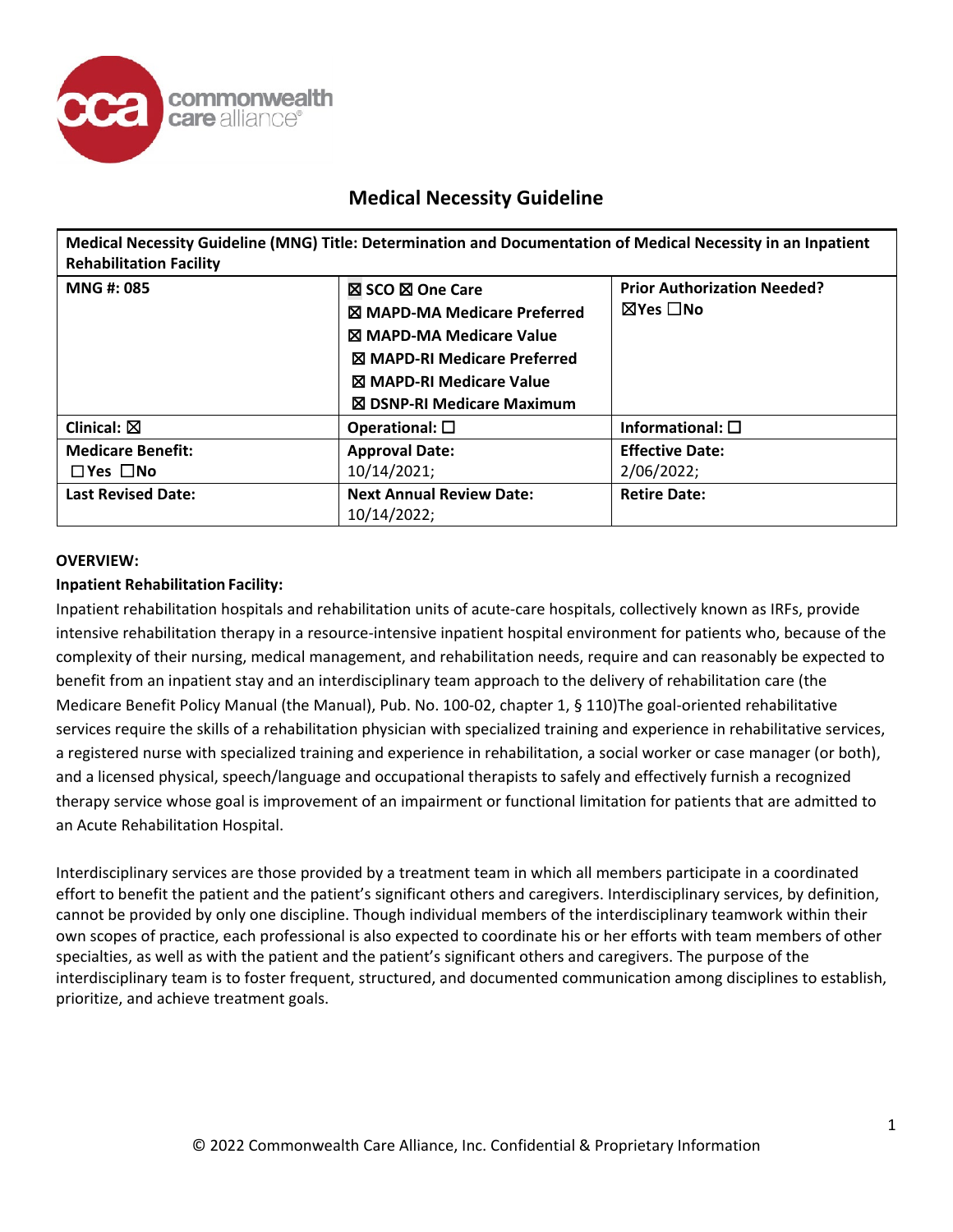

#### **DEFINITIONS:**

**IRF – Inpatient Rehabilitation Facility -** IRFs are free standing rehabilitation hospitals and rehabilitation units in acute care hospitals. They provide an intensive rehabilitation program and patients who are admitted must be able to tolerate three hours of intense rehabilitation services per day.

**MD – Medical Doctor RN – Registered Nurse SW – Social Worker CM – Case Manager PT- Physical Therapy OT- Occupational Therapy SLP – Speech Language Pathologist**

#### **DECISION GUIDELINES:**

### **Clinical Coverage Criteria:**

Inpatient Rehabilitation Facility services are considered reasonable and necessary when there is a reasonable expectation that these criteria are met at the time of admission:

1. The patient can reasonably be expected to actively participate in, and benefit significantly from, the intensive rehabilitation therapy program.

2.The patient requires the active and ongoing therapeutic intervention of multiple therapy disciplines (PT, OT, SLP, or prosthetics/orthotics), one of which must be PT or OT.

3. Is sufficiently stable at the time of admission to the IRF to be able to actively participate in the intensive rehabilitation therapy program.

4. The patient requires an intensive therapy program; under industry standard, this is usually three (3) hours of combined therapy per day, at least 5 days per week; in certain, well-documented cases, this therapy might consist of at least fifteen (15) hours of therapy within a seven (7) consecutive day period, beginning with day of admission to IRF.

5. The patient requires MD supervision by a rehabilitation physician, defined as a licensed physician with specialized training and experience in IRF. The requirement for MD supervision means that the rehabilitation physician must conduct face-to-face visits with the patient at least 3 days/week throughout the admission in the IRF to assess the patient both medically and functionally, as well as to modify the course of treatment as needed to maximize the patient's capacity to benefit from the rehabilitation process.

6. A comprehensive preadmission screening that meets all the following requirements:

Conducted by a licensed or certified clinician designated by a rehab physician, conducted more than 48 hours immediately preceding the IRF admission will be accepted as long as it is updated within 48 hours immediately following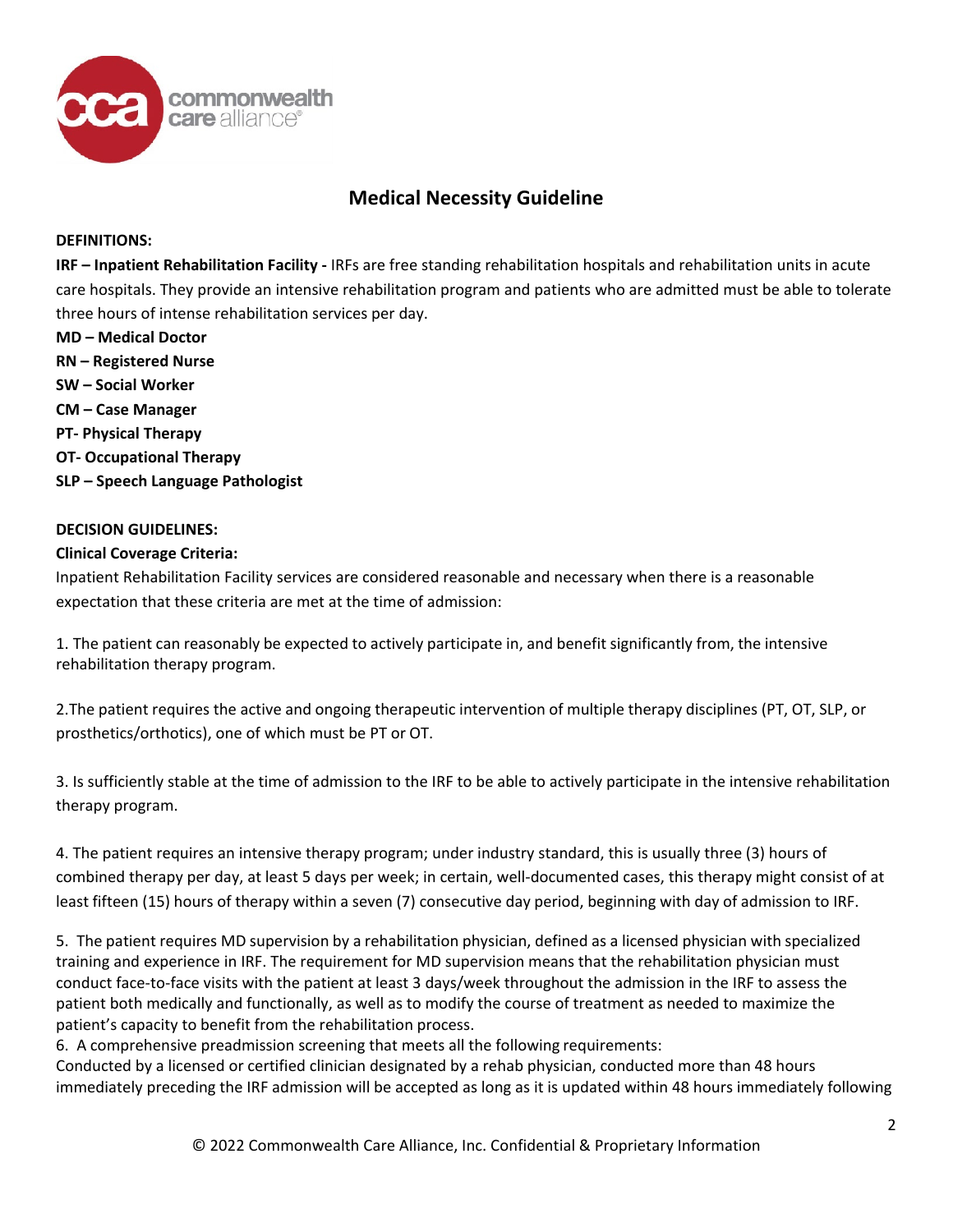

the IRF admission.

### **Concurrent Reviews:**

Occur every 7 days by a CCA Clinician conducting weekly collaboration with facility case manager to discuss current plan of care and discharge planning. This will include review of clinical documentation to determine continued need based on IRF criteria:

The member must require acute inpatient level of care based on the following clinical needs, according to Medicare criteria or evidence based clinical support tools:

- Relatively intense, multi-disciplinary rehabilitation provided by a coordinated team of physical therapists, occupational therapists, speech language pathologists, nurses and/or other professionals supervised by a physician with experience or training in rehabilitation medicine.
	- o MD oversight 3x/week and 24-hour availability
	- o Daily skilled nursing services
	- $\circ$  Rehabilitation 3 hours of therapy per day at least 5 days per week provided by a minimum of 2 therapies
- Reasonable and attainable goals
- Ability and willingness to participate in an intensive rehabilitation program.
- Presence of a condition that cannot be handled at a lower level of care

### **Determination of need:**

The authorizing clinician must determine that the member requires rehabilitative services based on the plan of care that was developed by the IRF. The services shall be of such a level of complexity and sophistication, or the condition of the patient shall be such that the services required can only be safely and effectively performed by a qualified clinician, or therapists supervising assistants.

### **LIMITATIONS/EXCLUSIONS:**

Services that do not require the professional skills of a therapist to perform or supervise are not medically necessary, even if they are performed or supervised by a therapist or physician. Therefore, if a patient's therapy can proceed safely and effectively through a home exercise program, self-management program, restorative nursing program or caregiver assisted program, payment cannot be made for therapy services.

- If at any point in the treatment it is determined that the treatment becomes repetitive and does not require the unique skills of a therapist, the services are non-covered.
- If a patient's limited ability to comprehend instructions, follow directions, or remember skills that are necessary to achieve an increase in function, is so severe as to make functional improvement very unlikely, rehabilitative therapy is not required, and therefore, is not covered. However, limited services in these circumstances may be covered with supportive documentation, if the skills of a therapist are required to establish and teach a caregiver a safety or maintenance program.
- This does not apply to the limited situations where rehabilitative therapy is reasonable and achieving meaningful goals is appropriate, even when a patient does not have the ability to comprehend instructions,follow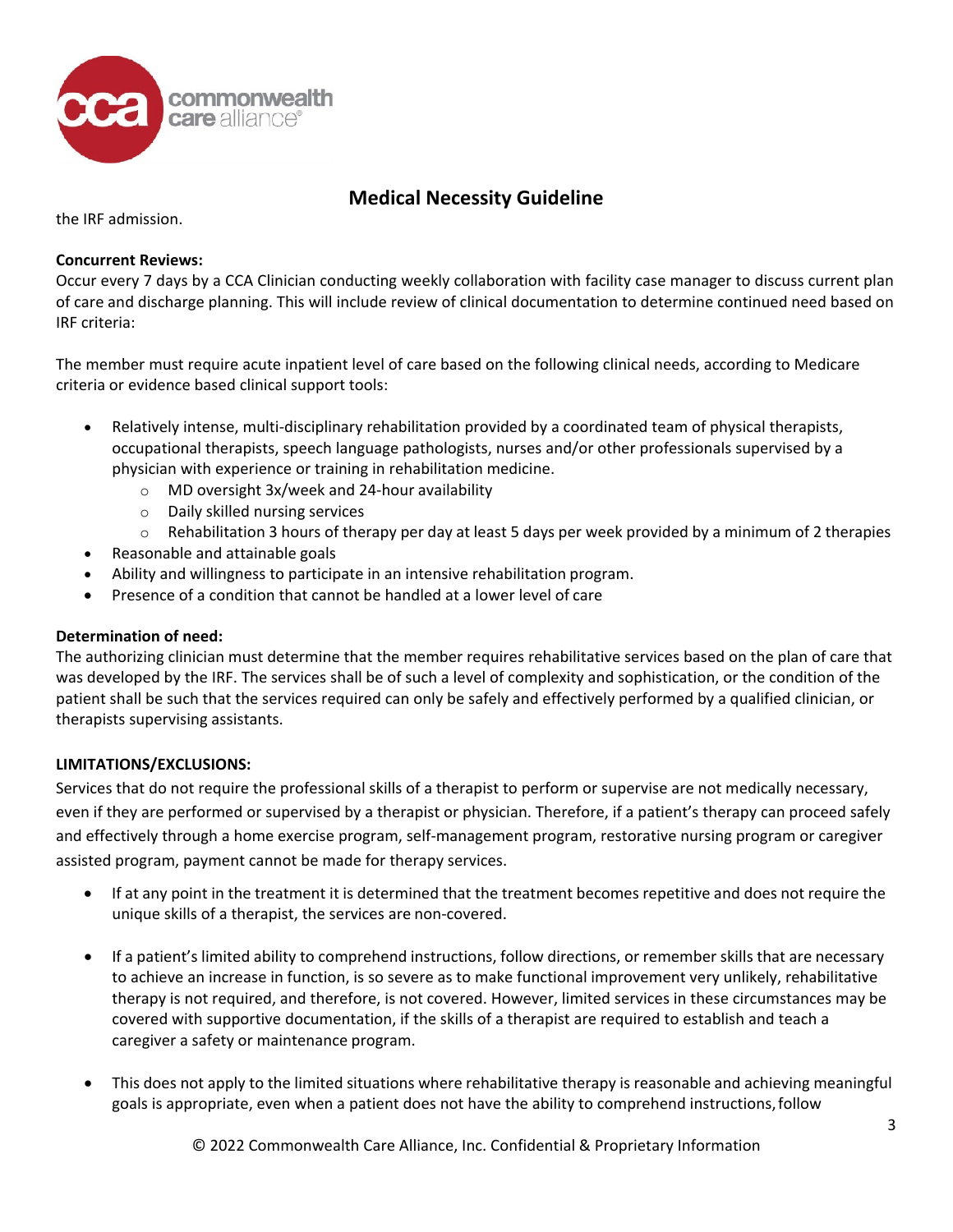

directions or remember skills. Examples include sitting and standing balance activities that help a patient recover the ability to sit upright in a seat or wheelchair, or safely transfer from the wheelchair to a toilet.

#### **AUTHORIZATION:**

Prior authorizations are required for all Inpatient Rehabilitation Facility admissions. Authorization decisions require documentation of an in-person assessment of the member by a licensed physical therapist, speech/language pathologist, or occupational therapist; the documentation must show why rehabilitative services are needed, what goals are to be achieved, and an approximate timeframe in which the goals can be expected to be achieved. (Note: the time indicated in the assessment shall not be considered a limitation; it will, however, guide when additional information may be requested to document the need for continued coverage).

**REGULATORY NOTES: Exhibit A Title 42 Code of Federal Regulations (CFR) 412.23(b)(2) 42 CFR SS412.622(a)(3), (4), (5)**

**REGULATORY NOTES: Exhibit B [www.cms.gov](http://www.cms.gov/)**

**RELATED REFERENCES:**

**Medicare Benefit Policy manual > CMS.gov > Top 5 Resources > Manuals > Internet-Only Manuals (IOMs) > Publication # 100-02 > Chapter 1 – Inpatient Hospital Services Covered Under Part A > Transmittals for Chapter 1 > 110 – Inpatient Rehabilitation Facility (IRF) Services > sub-heading 110.2 – Inpatient Rehabilitation Facility Medical Necessity Criteria**

#### **ATTACHMENTS:**

| <b>EXHIBIT AS</b> | CFR-2015-title42-vol2-sec412.23(b)(2) |  |
|-------------------|---------------------------------------|--|
| <b>EXHIBIT B.</b> | www.cms.gov                           |  |

#### **REVISION LOG:**

| <b>REVISION</b><br><b>DATE</b> | <b>DESCRIPTION</b> |
|--------------------------------|--------------------|
|                                |                    |
|                                |                    |
|                                |                    |